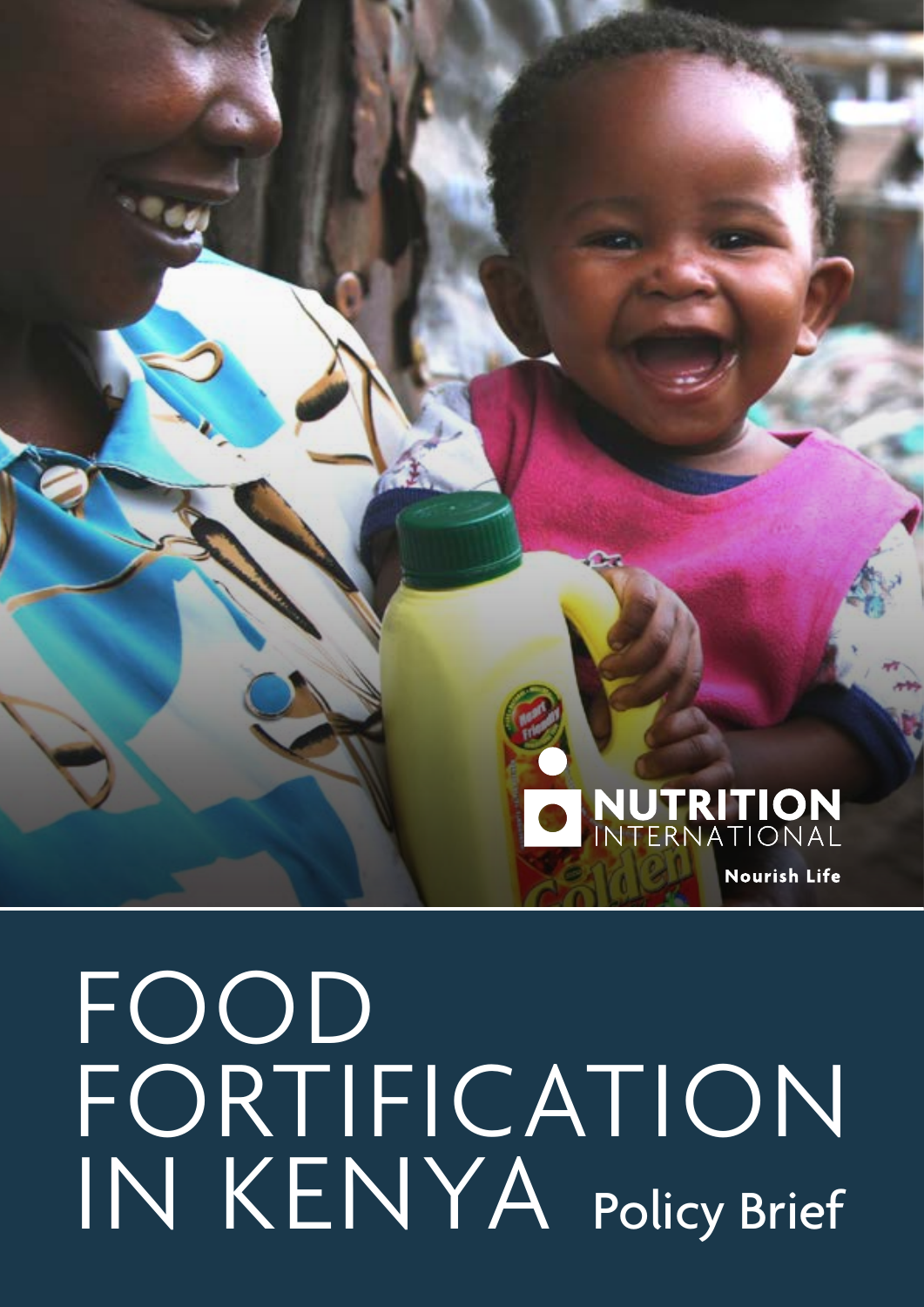

## BACKGROUND

Kenya has made considerable progress towards achieving some of the World Health Assembly 2025 targets including reducing stunting and wasting, and strengthening exclusive breastfeeding (EBF).<sup>1</sup> From 2008 to 2014, the stunting prevalence decreased from 35 percent to 26 percent; wasting decreased from 7 percent to 4 percent; and EBF increased from 32 percent to 61 percent.2

Despite this progress, micronutrient deficiencies remain a public health concern, especially for Kenya's women and children. The most common deficiencies among the Kenyan population are those of iron, folate, zinc, iodine and vitamin A.3 About one third of children aged 6-59 months and 42 percent of pregnant women are anaemic. Vitamin A Deficiency (VAD) and marginal VAD among preschool children is at 9.2 percent and 52.6 percent, respectively. The prevalence of zinc deficiency is also high at 83.3 percent among children

6-59 months of age and 68.3 percent for pregnant women. The prevalence of other types of nutritional anaemia, such as folate and vitamin B12 deficiency, is 31.5 percent and 47.7 percent respectively among non-pregnant adolescent girls aged 15–19 years.3,4

Micronutrient deficiencies have an adverse impact on health outcomes. Maternal anaemia is associated with mortality and morbidity of the mother and baby, including risk of miscarriage, stillbirth, prematurity and low birth weight.<sup>5</sup> In children, iron deficiency anaemia impairs development and learning.6 A lack of vitamin A weakens the immune system, putting a child at greater risk of disease and premature death. For pregnant women, folate insufficiency can cause neural tube defects in fetuses. Iodine deficiency can lead to mental impairment, and zinc deficiency decreases resistance to infections and impairs childhood growth.6 These micronutrient deficiencies

can greatly reduce the productive capacity of an individual and entire populations, which hampers economic growth at the community, sub-national and national levels.

The Government of Kenya has put in place four strategies to prevent, control and manage micronutrient deficiencies: dietary diversification, food fortification, micronutrient supplementation, and disease prevention measures such as parasitic infection control, water, sanitation and hygiene (WASH), health education and counselling.

Food insecurity also affects diet quality and hinders nutrient intake.7 Despite the significant progress that has been made to increase food production and reduce food insecurity in the country over the last 30 years, achieving sustainable food security for all remains a challenge.5 About 19 percent of the Kenyan population is severely food insecure.8

Food fortification is a valuable public health strategy to help fill nutrient gaps in diets and control micronutrient deficiencies. The Government of Kenya adopted food fortification as an efficient, long-term means of facilitating adequate micronutrient intake. Food fortification—a process of adding select micronutrients to commonly consumed staple foods—is an effective intervention to reduce micronutrient deficiencies by improving the nutritional quality of the food supply with minimal risk to health.<sup>9</sup> It is a cost-effective<sup>10</sup> food-based approach with high population coverage.

A 2019 systematic review and meta-analysis showed that large scale food fortification with iron and folic acid lead to a 34 percent reduction in anaemia and 41 percent reduction in the odds of neural tube defects in low- and middle-income countries.11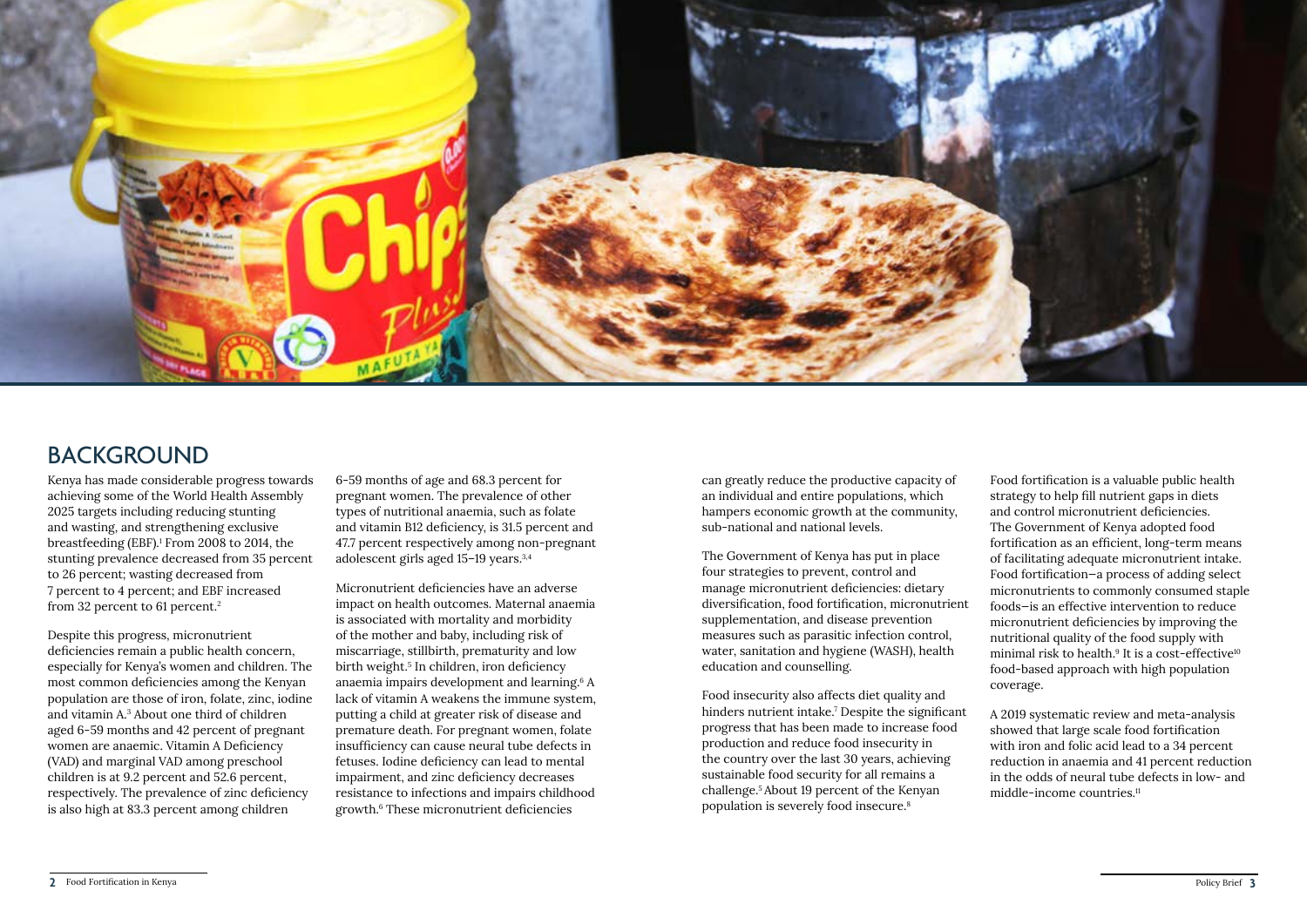

- i Ministry of Health representation included Division of Nutrition and Dietetics, Division of Food Safety, and the National Public Health Laboratory
- ii Kenya Medical Research Institute and the Jomo Kenyatta University of Agriculture and Technology (JKUAT)
- iii Nutrition International and the Global Alliance for Improved Nutrition (GAIN)
- iv United Nations Children's Fund (UNICEF) and the World Food Programme
- v In Kenya, all packaged wheat and maize flour are fortified with iron, zinc, folic acid, vitamins A, B1, B2, B3, B6 and B12. Edible oils/fats are fortified with vitamin A.



In Kenya, food fortification started with voluntary salt iodization in 1972 after a survey carried out in 1962-64 reported very high goitre rates. In 1978, salt iodization was made mandatory and subsequently, there was a significant drop in the prevalence of goitre.12 Building upon this success, Kenya has continued to make progress in all implementation components of the food fortification program: **governance, production, regulatory monitoring, demand creation, and monitoring and evaluation.**<sup>12</sup>

**Governance** encompasses the creation of a conducive policy environment, sustainability of the fortification program, and coordination of actors. In 2005, the Kenya National Food Fortification Alliance (KNFFA) was formed to spearhead planning, implementation, and monitoring of fortification initiatives in the country, guide public-private sector coordination, and advocate to policymakers for greater attention to fortification. Members included Kenya Ministry of Health;<sup>i</sup> Kenya Bureau of Standards (KEBS); research institutions;<sup>ii</sup> development partners;<sup>iii</sup> UN agencies;<sup>iv</sup> umbrella bodies for cereal millers, salt and oil industries; and consumer organizations.

By 2012, fortification standards had been set and legislation passed for mandatory fortification of maize, wheat, and oil.<sup>v</sup> The timeline in Figure 1 highlights key milestones of the advancement of food fortification in Kenya.

## OVERVIEW OF FOOD FORTIFICATION IN KENYA

### **Figure 1: Timeline of Food Fortification in Kenya**



**The Kenya food fortification program logo helps consumers easily identify fortified foods in the market.**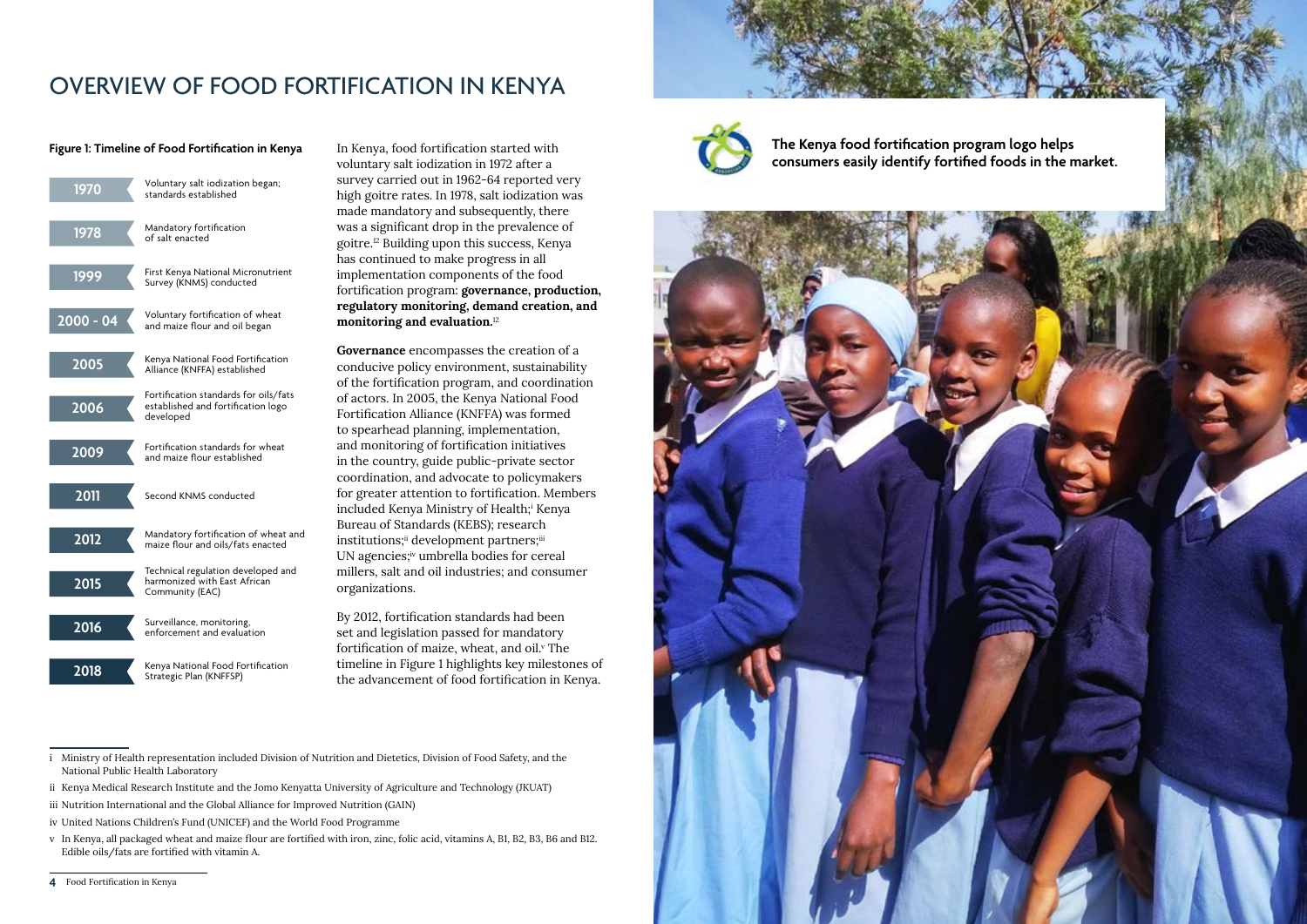

**Figure 2: The 2018 launch of the Kenya National Fortification Strategic Plan**

**Production** focuses on improving technical and infrastructural capacity to enhance production and access to adequately fortified foods. With support from various partners including Nutrition International, a national fortification program has been implemented in Kenya to improve fortification capacity of small- and medium-size maize millers, and increase coverage and reach of fortified maize flour. The number of registered food industries complying with mandatory fortification has steadily increased over the last decadei , although the slow adoption of fortification by small- and medium-size maize millers remains a challenge.

**Regulatory monitoring** refers to quality assurance and control to ensure production of high quality, safe, and adequately fortified food. This is done internally by industries and externally by regulatory agencies at the factory and market levels. According to a market surveillance report conducted by KEBS and the Division of Food Safety in 2017, 80 percent of wheat, 37 percent of maize flour, 87 percent of cooking oil, and over 99 percent of salt is fortified in Kenya.12 However compliance to national standards for the level of each fortificant (micronutrient) remains

The East, Central and Southern Africa Health Communityi (ECSA-HC) passed a resolution in 2002 directing the Secretariat to work with the countries to fortify commonly consumed foods after recognizing the high levels of malnutrition in the region. In Kenya, the Food, Drugs and Chemical Substances Act (254 of Laws of Kenya)<sup>13</sup> was amended in 2012 and 2015, to provide for mandatory fortification of food staples and harmonization of standards and specifications for labelling of fortified foods in accordance with East African Community standards.<sup>14</sup>

poor and there is weak enforcement of the standards and regulations.12 For example, the same market surveillance report revealed that only 2 percent of the 177 maize samples tested showed compliance to all regulatory requirements for three fortificants that were assessed (iron, zinc and vitamin A).

**Demand creation** increases consumer awareness and knowledge of fortified foods through Behaviour Change Communication (BCC) to promote consumption. A National Social Marketing and Communication Strategy for Food Fortification was developed in 2015 to guide the implementation of BCC activities by various actors.

**Monitoring and evaluation** tracks the provision, access, utilization, and population reach of fortified foods by individuals as well as public health impact (change in nutritional or health status within the target population that can be attributed to the fortification program). Progress monitoring activities, including National Micronutrient Surveys conducted every 10 years and Demographic and Health surveys conducted every five years—are carried out with support from various partners including Nutrition International.

## **• East Africa Standards on fortified food products**

- **• National Food and Nutrition Security Policy and the implementation framework** The National Food and Nutrition Security Policy (NFNSP) under the Agricultural Sector Coordination Unit provides an overarching framework covering the multiple dimensions of food security and nutrition improvement. The NFNSP and its implementation framework (2017-22)15 identifies food fortification as a major intervention for addressing micronutrient deficiency in Kenya.
- **• Kenya Nutrition Action Plan** The Kenya Nutrition Action Plan (2018- 2022)16 provides a framework for coordinating multisectoral collaborations to address malnutrition in Kenya. The strategic plan prioritizes promotion of

dietary diversification, supplementation, and food fortification as key result areas. The Action Plan highlights key milestones of food fortification in Kenya, including longstanding contributions by Nutrition International and other partners toward advancing the agenda, and outlines future directions in implementation of the fortification policy.

### **• Kenya National Food Fortification Strategic Plan**

Through the support of Nutrition International, the KNFFA with the Ministry of Health mobilized in-country and regional technical guidance to develop Kenya National Food Fortification Strategic Plan (KNFFSP) 2018-2022.12 The first of its kind, the Plan provides long-term strategic direction and coordination to the KNFFA and food fortification partners in Kenya, serving as an anchor for investment and action. The KNFFSP is aligned with government policy documents including Vision 203017 and the Kenya Health Policy 2014-2030 which aims to achieve "the highest possible health standards in a manner responsive to the population needs" through supporting provision of equitable, affordable and quality health and related services to all Kenyans.18 The KNFFSP was launched in 2018 during the National Fortification Summit (Figure 2).

**Essential to the success of food fortification in Kenya is a supportive policy and planning framework within which to implement, standardize, and regulate fortification. Key components of the policy environment in Kenya are as follows:**

i See the Ministry of Public Health's Nutrition and Dietetic Unit overview of food fortification at: https://www.nutritionhealth.or.ke/programmes/micronutrient-deficiency-control/food-fortification/

i ECSA-HC is an intergovernmental organization that fosters cooperation in health among countries in the East, Central and Southern African Region. More info available here: https://ecsahc.org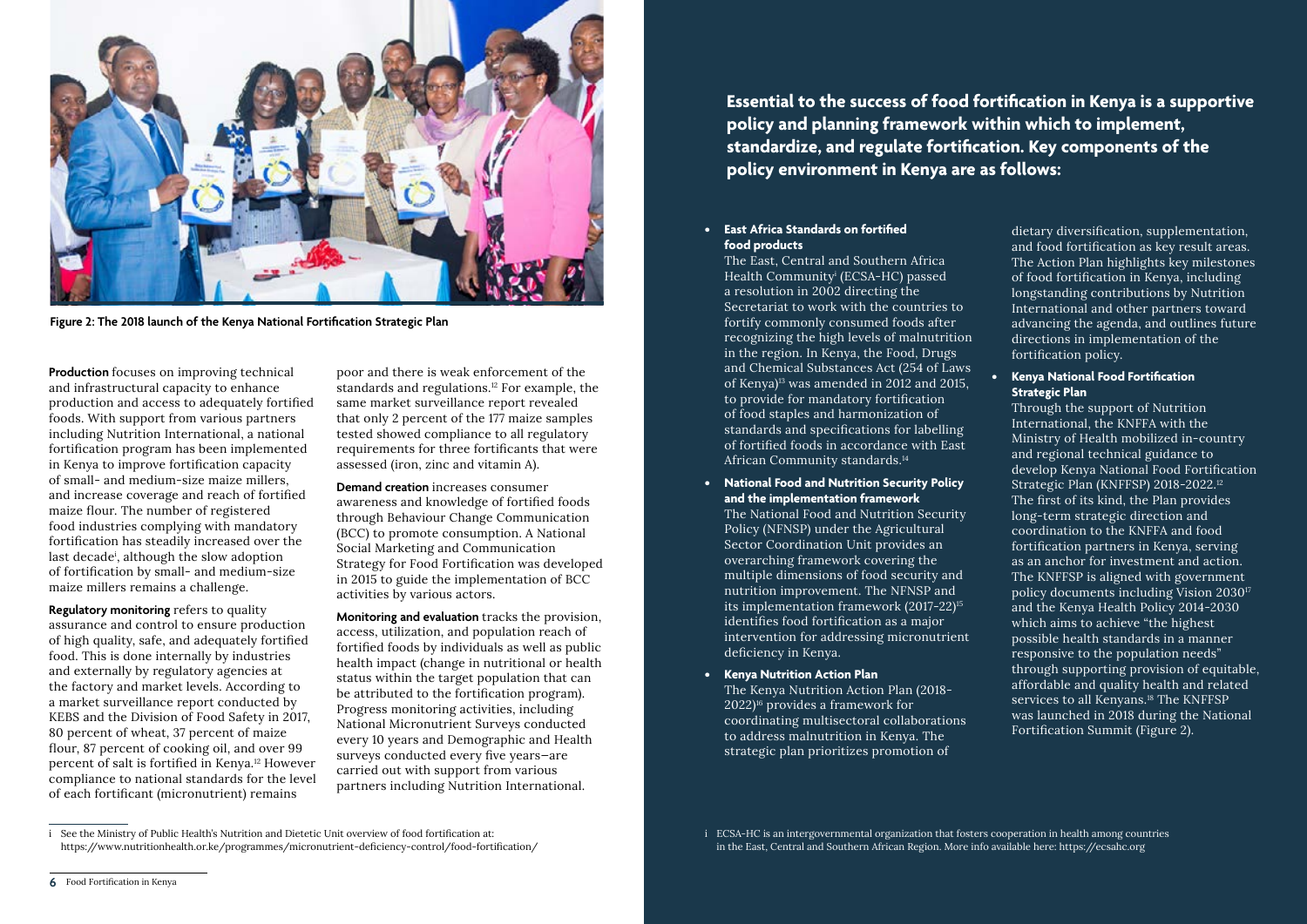![](_page_4_Picture_0.jpeg)

- **• Coordination:** Nutrition International facilitates regular meetings of KNFFA and its sub-committees (policy and advocacy, product delivery, social marketing and communication, and monitoring and evaluation). Now there is better stakeholder coordination and strategic direction at the national level and among partners.
- **• Research:** In addition to supporting the National Micronutrient Surveys, Nutrition International conducted studies on the status of food fortification and mapping of small- and medium-size maize millers in 2016-17. These studies have highlighted the gaps in fortification and informed food fortification strategy in Kenya. Coordination: Nutrition International<br> **Stachabon (Archiven Stachabon Control** and its sub-conmutite goolicy and<br>
and the subside substrates (policy and a business model to promote adopt<br>marked in a malnutrical monotoning

partnered with TechnoServe to establish a business model to promote adoption of fortification by small- and medium-size maize industries. This has been achieved through project SIMA i and results show improved compliance and increased production of adequately fortified maize flour among medium-size maize millers.

**• Regulatory monitoring:** As of early 2020, Nutrition International, in collaboration with the Ministry of Health Food Safety Division, has developed capacity of 280 public health officers on regulatory monitoring and market level surveillance of fortified foods. This has improved enforcement of the fortification standards and regulations at county level and border points of entry.

## NUTRITION INTERNATIONAL'S CONTRIBUTION TO FORTIFICATION PROGRESS

Nutrition International, along with other global partners, has made key contributions toward improving the enabling environment to help achieve the objectives of the KNFFSP and ensure the success of food fortification in Kenya.

**"The need to solicit sustained financing from government and partners for planning, implementation and monitoring of programme activities cannot be overemphasized."**

**– Kenya National Food Fortification Strategic Plan 2018-2022**

i The objective of Project SIMA is to strengthen capacity of medium-size maize millers to improve (or start) fortifying maize flour with micronutrients as stipulated in the Kenya fortification legislation. By promoting adoption of cost-effective fortification practices, ongoing adherence to fortification standards is possible. Project SIMA also helps finance the adoption of more advanced fortification technologies and inputs, expanding their product reach, and improving their operational capacities and efficiencies. More information here: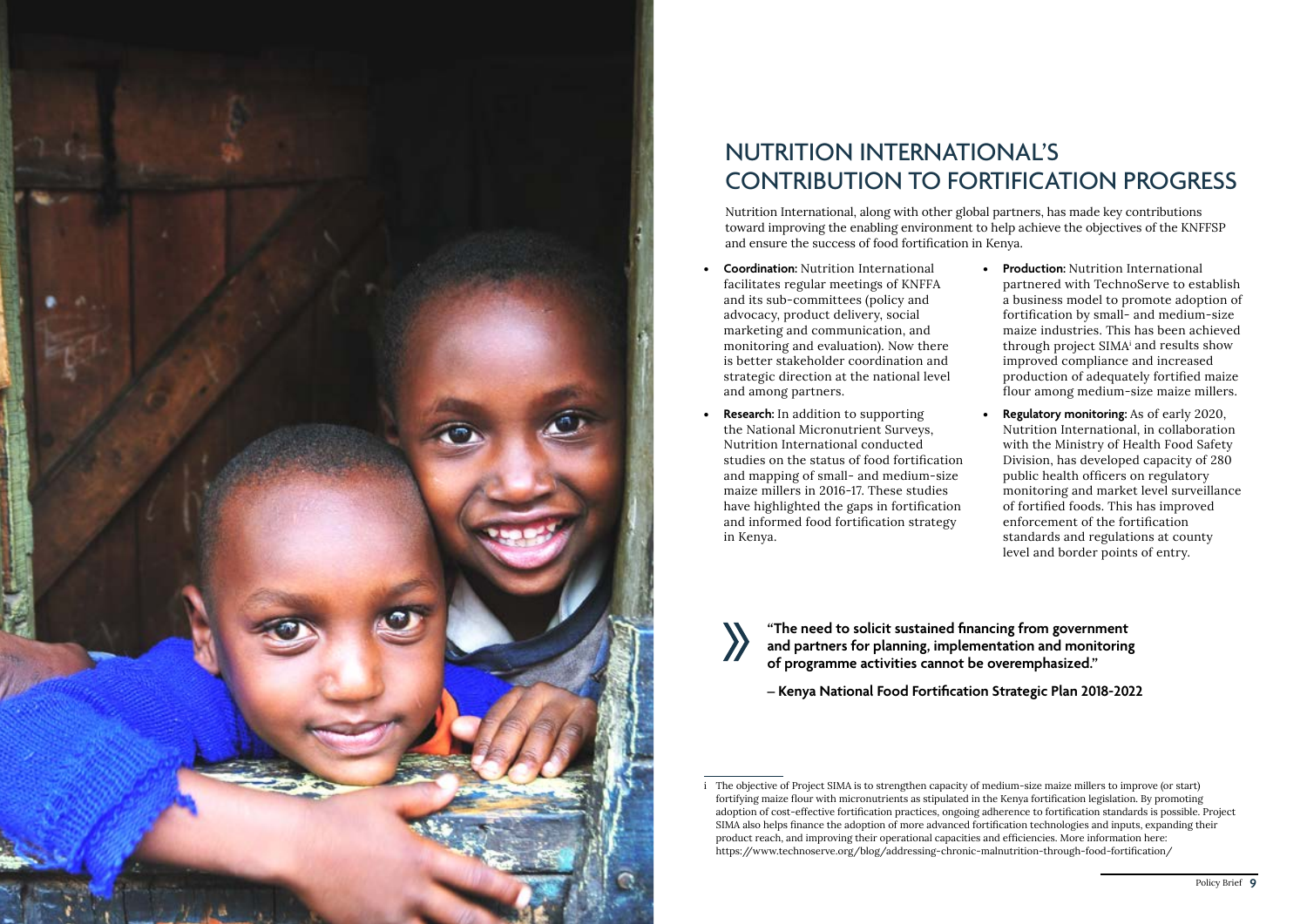![](_page_5_Picture_16.jpeg)

### **References**

- **1.** Global Nutrition Report. (2019). Kenya Nutrition Profile.
- **2.** Kenya National Bureau of Statistics et al. (2014). Kenya Demographic and Health Survey (KDHS).
- **3.** Kenya Ministry of Health. (2011). Kenya National Micronutrient Survey 2011.
- **4.** Republic of Kenya. Ministry of Health. (2016). Kenya Malaria Indicator Survey 2015.
- **5.** World Health Organization (2014). WHA Global Nutrition Targets 2025: Anaemia Policy Brief.
- **6.** World Health Organization (2019) e-Library of Evidence for Nutrition Actions: Nutrients.
- **7.** Eicher-Miller HA, Mason AC, Weaver CM, McCabe GP, Boushey CJ. (2009). Food insecurity is associated with iron deficiency anemia in US adolescents. Am J Clin Nutr. 90(5):1358–1371.
- **8.** FAO, IFAD, UNICEF, WFP and WHO. (2020). The State of Food Security and Nutrition in the World 2020. Transforming food systems for affordable healthy diets. Rome, FAO.
- **9.** WHO e-Library of Evidence for Nutrition Actions (eLENA). (2019).
- **10.** World Health Organization and Food and Agricultural Organization of the United Nations. (2006). Guidelines on food fortification with micronutrients.
- **11.** Keats EC, Neufeld LM, Garrett GS, Mbuya MNN, Bhutta ZA. (2019). Improved micronutrient status and health outcomes in low- and middle-income countries following large-scale fortification: evidence from a systematic review and meta-analysis. The American Journal of Clinical Nutrition. 109(6): 1696–1708.
- **12.** Republic of Kenya. Ministry of Health. (2018). Kenya National Food Fortification Strategic Plan 2018-2022.
- **13.** Laws of Kenya. Act No: CAP 254. Food, Drugs, and Chemical Substances. (2002).
- **14.** THE FOOD, DRUGS AND CHEMICAL SUBSTANCES ACT legal notice number 157 of 24th July 2015.
- **15.** Republic of Kenya. National Food and Nutrition Security Policy Implementation Framework 2017-2022. (2017). **16.** Kenya Ministry of Public Health and Sanitation (2018). Kenya Nutrition Action Plan (2018-2022).
- 
- **17.** Government of Kenya. (2008). Kenya Vision 2030.
- **18.** Republic of Kenya. Ministry of Health. (2014). Kenya Health Policy 2014-2030.

- **• Enhancing the policy environment** through advocacy for implementation of national food and nutrition security policy framework and passing of the Food Security Bill<sup>i</sup> into law.
- **• Strengthening enforcement** of regulations at industry and market level for increased compliance to fortification standards.
- **• Improving political support** for fortification and increased budget allocation for fortification interventions in national and county development plans.
- **• Improving availability of adequately fortified maize flour:** 
	- » Building the capacity of the umbrella medium-size miller's association (UGMAii) to raise awareness that it can use collective bargaining to obtain fortification equipment.
	- » Strengthening regulatory frameworks at the market and mill levels to pre-approve fortification input suppliers (of premixes and fortification equipment) and ensure industry requirements are always met; disseminating the KEBS-developed standard for premix formulation.

ii United Grain Millers Association (UGMA)

- » Building the capacity of public health laboratories at the national and regional levels to test the adequacy of fortified flour.
- » Developing innovative technologies and services that will allow industries to enhance their fortification programs.
- » Advocating for tax exemptions for food fortificants to make them readily available and affordable to the small millers, and keep the cost of fortified food low.
- **• Generating public demand for fortified foods.** There is suboptimal consumer awareness of the value of choosing fortified foods. More understanding is needed on consumer knowledge, attitudes, and practices for the purchase and consumption of fortified foods. Consumer awareness can be increased by updating and disseminating the National Social Marketing and Communication Strategy for Food Fortification.
- **• Strengthening monitoring and evaluation** by conducting regular micronutrient surveys and surveillance to generate reliable evidence on provision, coverage, and consumption of fortified foods among the population.

## WHAT'S NEXT FOR FOOD FORTIFICATION IN KENYA?

Through the KNFFA, Nutrition International and other stakeholders continue to seek collaboration with key fortification partners at the national and sub-national levels to sustain the gains achieved by:

i If passed into law by Parliament, the Food Security Bill will give effect to Article 43(1)(c) of the Constitution on the freedom from hunger and the right to adequate food of acceptable quality, and Article 53(1)(c) of the Constitution on the right of every child to basic nutrition. The draft bill can be accessed at http://kenyalaw.org/kl/fileadmin/pdfdownloads/bills/2017/FoodSecurityBill\_2017.pdf